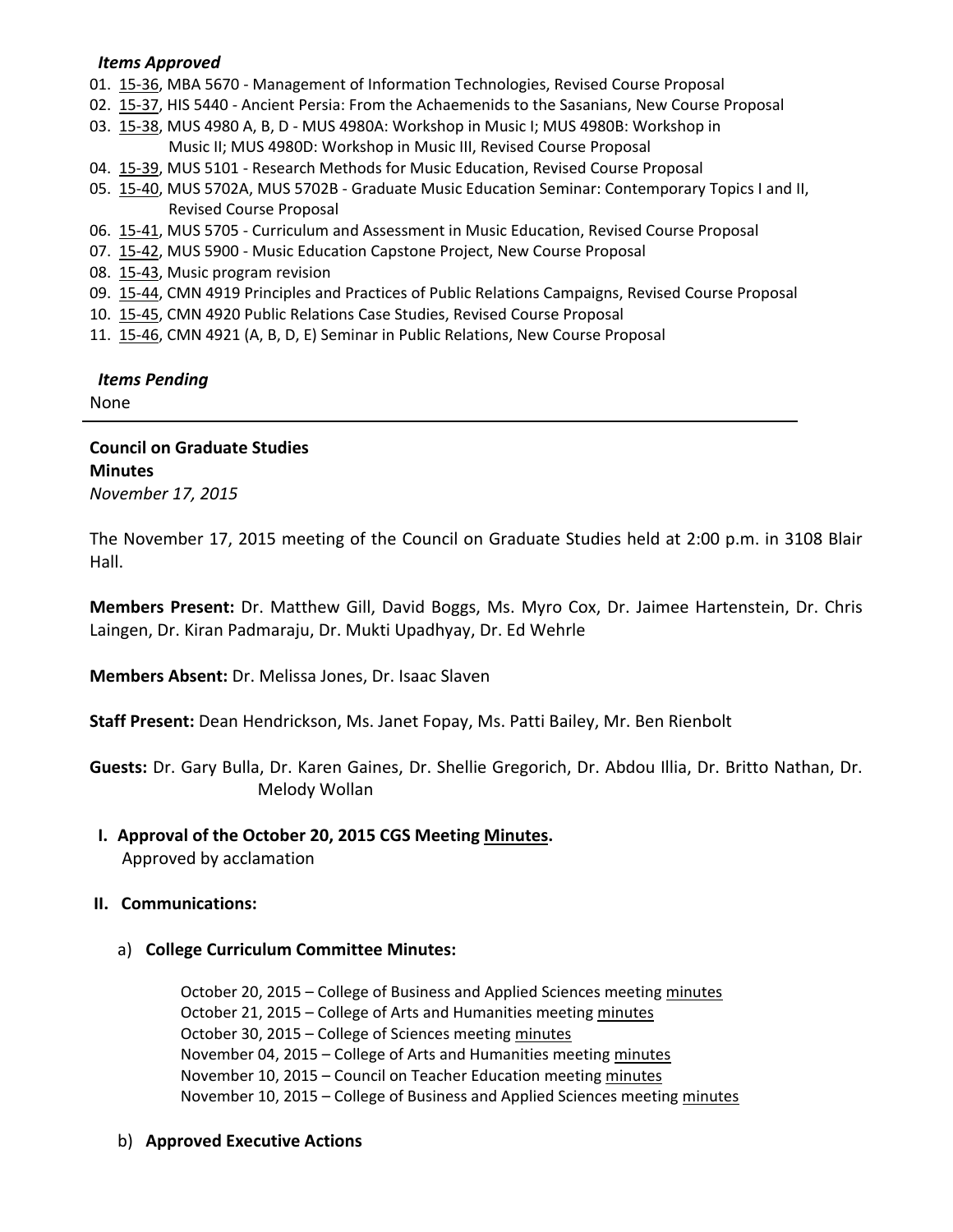[Executive Actions,](http://castle.eiu.edu/~eiucgs/exec-actions/EA_11-17-15.pdf) Memo from Dean Izadi to change the prerequisites and enrollment restrictions for the following:

- 01. [EA-LCBAS-15-20](http://castle.eiu.edu/~eiucgs/exec-actions/EA-LCBAS-15-20.pdf)
- 02. [EA-LCBAS-15-21](http://castle.eiu.edu/~eiucgs/exec-actions/EA-LCBAS-15-21.pdf)
- 03. [EA-LCBAS-15-22,](http://castle.eiu.edu/~eiucgs/exec-actions/EA-LCBAS-15-22.pdf) Memo from Dean Izadi to remove prerequisites from AET 4863 and AET 4865.
- 04. [EA-COS-15-23,](http://castle.eiu.edu/~eiucgs/exec-actions/EA-COS-15-23.pdf) Memo from Dean Ornes changing credit designation to allow course repetition of BIO 5980 and to allow 1-6 credit hours.
- 05. [EA-COS-15-24,](http://castle.eiu.edu/~eiucgs/exec-actions/EA-COS-15-24.pdf) Memo from Interim Dean Hanner removing registration restrictions for GIS 5970.
- 06. [EA-CEPS-15-25,](http://castle.eiu.edu/~eiucgs/exec-actions/EA-CEPS-15-25.pdf) Memo from Dean Jackman to reinstate prerequisites for the M.S. in Kinesiology and Sports Studies, Exercise Science option.

#### **III. Items Added to the Agenda (Today):**

- 01. [15-47,](http://castle.eiu.edu/~eiucgs/currentagendaitems/agenda15-47.pdf) FCS 4752 Focus on Diabetes, Revised Course Proposal
- 02. [15-48,](http://castle.eiu.edu/~eiucgs/currentagendaitems/agenda15-48.pdf) FCS 4755 Nutrition for Physical Performance, Revised Course Proposal
- 03. [15-49,](http://castle.eiu.edu/~eiucgs/currentagendaitems/agenda15-49.pdf) FCS 4756 Adult Weight Management, Revised Course Proposal
- 04. [15-50,](http://castle.eiu.edu/~eiucgs/currentagendaitems/agenda15-50.pdf) FCS 5150 Medical Nutrition Therapy Fall, Revised Course Proposal
- 05. [15-51,](http://castle.eiu.edu/~eiucgs/currentagendaitems/agenda15-51.pdf) FCS 5153 Nutrition Education throughout the Life Cycle, Revised Course Proposal
- 06. [15-52,](http://castle.eiu.edu/~eiucgs/currentagendaitems/agenda15-52.pdf) FCS 5154 Medical Nutrition Therapy Spring, Revised Course Proposal
- 07. [15-53,](http://castle.eiu.edu/~eiucgs/currentagendaitems/agenda15-53.pdf) FCS 5156 Nutrition Services Management, Revised Course Proposal
- 08. [15-54,](http://castle.eiu.edu/~eiucgs/currentagendaitems/agenda15-54.pdf) Nutrition and Dietetics program revision

#### **IV. Items Acted Upon:**

01. [15-36,](http://castle.eiu.edu/~eiucgs/currentagendaitems/agenda15-36.pdf) MBA 5670 - Management of Information Technologies, Revised Course Proposal; Abdou Illia presented the course. Council approved unanimously with corrections; Effective date – Summer 2016

(3-0-3) MBA 5670 - Management of Information Technologies

An analysis of managerial issues related to information technologies. Topics include information strategies, information systems methodologies, management of information resources, and management of innovation and change.

Prerequisite(s):

BUS 3500 or ACC 3900 and admission to the MBA program or MSNS - GIS option programs

02. [15-37,](http://castle.eiu.edu/~eiucgs/currentagendaitems/agenda15-37.pdf) HIS 5440 - Ancient Persia: From the Achaemenids to the Sasanians, New Course Proposal; Ed Wehrle presented the course. Council approved unanimously; Effective date – Summer 2016

---------------------------------------------------------------------------------------------------------------------------------------------

(3-0-3) HIS 5440 - Ancient Persia: From the Achaemenids to the Sasanians

This course surveys the history, institutions, religion, and culture of ancient Persia, focusing on the eras of the Achaemenids, the Arsacids, and the Sasanians. Topics will include internal political structures (king and nobility, etc.), the nature and function of Zoroastrianism (also Christianity in the Sasanian realm), historiographical questions concerning Iranian and non-Iranian (mostly Greek and Latin) sources, relations with non-Iranian civilizations, and Islamic-era legacies of ancient Persia. WI

Prerequisite(s):

None

03. [15-38,](http://castle.eiu.edu/~eiucgs/currentagendaitems/agenda15-38.pdf) MUS 4980 A, B, D - MUS 4980A: Workshop in Music I; MUS 4980B: Workshop in Music II; MUS 4980D: Workshop in Music III, Revised Course Proposal; Shellie Gregorich presented the course. Council approved unanimously; Effective date – Summer 2017

---------------------------------------------------------------------------------------------------------------------------------------------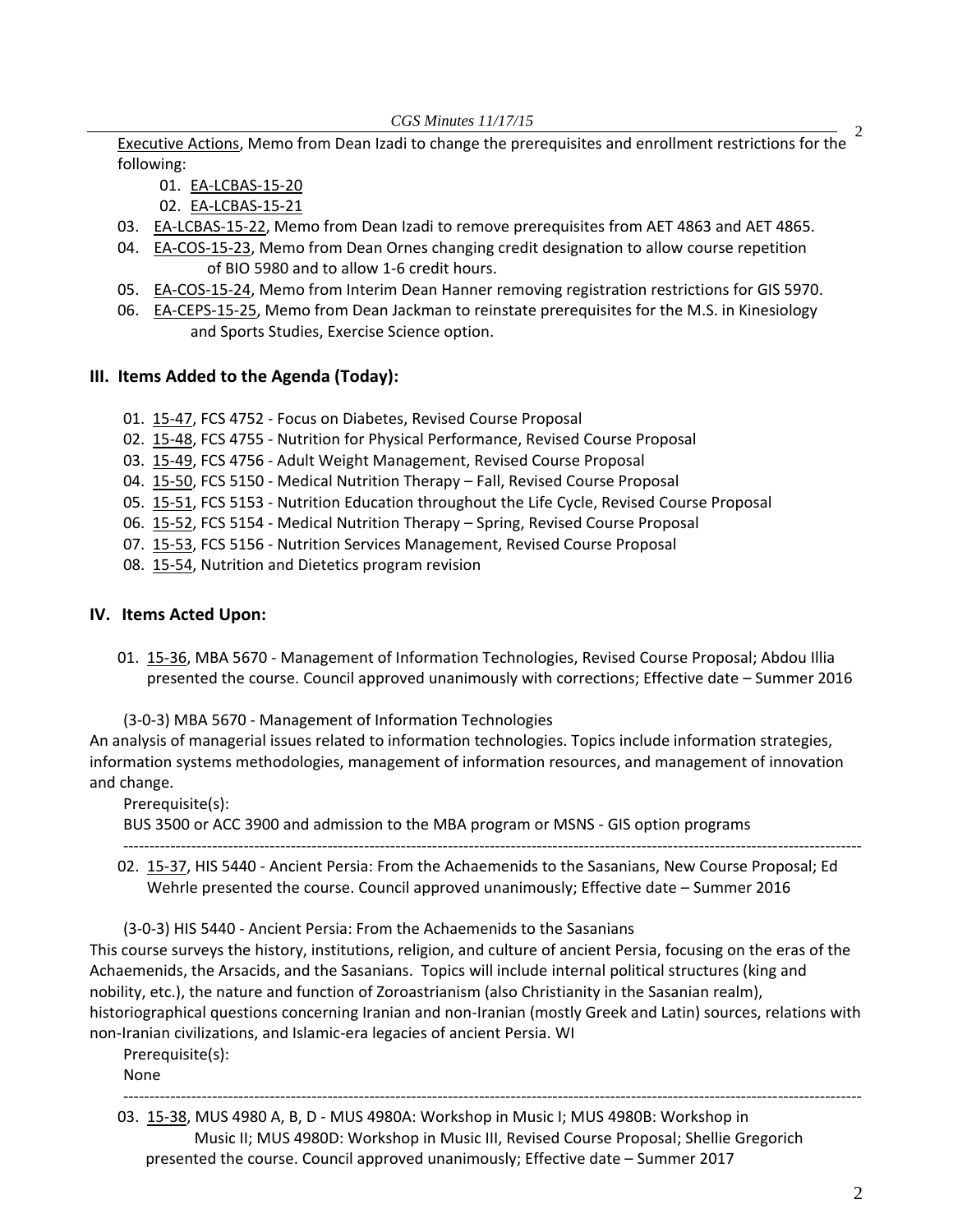(Arr-0-1-3) MUS 4980 A, B, D - MUS 4980A: Workshop in Music I; MUS 4980B: Workshop in Music II; MUS 4980D: Workshop in Music III

Literature, theory, techniques, pedagogy, and/or style in various media. Undergraduate students may earn a maximum of eight semester hours credit of Workshop in Music I, II, III, provided the content is not repeated. Graduate students may enroll for a maximum of four semester hours provided the content is not repeated. Credits: 1 to 3.

Prerequisite(s):

Admission to a MA in Music degree program OR 30 hours of undergraduate music coursework and permission of the instructor or chair

04. [15-39,](http://castle.eiu.edu/~eiucgs/currentagendaitems/agenda15-39.pdf) MUS 5101 - Research Methods for Music Education, Revised Course Proposal; Shellie Gregorich presented the course. Council approved unanimously; Effective date – Summer 2016

---------------------------------------------------------------------------------------------------------------------------------------------

(3-0-3) MUS 5101 - Research Methods for Music Education

In this course music education graduate students will become familiar with major resources and tools for research in music teaching and learning, read published music education research with understanding and discrimination, and conduct pilot research studies. Three research methodologies will be introduced: historical, quantitative, and qualitative. organizational security.

Prerequisite(s):

Admission to the Master of Arts in Music Program, Music Education Concentration

---------------------------------------------------------------------------------------------------------------------------------------------

05. [15-40,](http://castle.eiu.edu/~eiucgs/currentagendaitems/agenda15-40.pdf) MUS 5702A, MUS 5702B - Graduate Music Education Seminar: Contemporary Topics I and II Revised Course Proposal; Shellie Gregorich presented the course. Council approved unanimously;

Effective date – Summer 2016

(Arr-0-2-3) MUS 5702A, MUS 5702B - Graduate Music Education Seminar: Contemporary Topics I and II This seminar will explore contemporary topics in music education through lectures, group discussion, presentations, and analysis of music education literature. MUS 5702 will allow students to draw connections between their experiences and current issues in music education.

Prerequisite(s):

Admission to the Master of Arts in Music Program, Music Education Concentration

06. [15-41,](http://castle.eiu.edu/~eiucgs/currentagendaitems/agenda15-41.pdf) MUS 5705 - Curriculum and Assessment in Music Education, Revised Course Proposal; Shellie Gregorich presented the course. Council approved unanimously; Effective date – Summer 2016

---------------------------------------------------------------------------------------------------------------------------------------------

(3-0-3) MUS 5705 - Curriculum and Assessment in Music Education Students will examine assessment, curricular practices, and theories from multiple paradigms. The course will require the study of past and present trends and reform efforts in music education. Students will design curriculum and assessments appropriate for application to the music classroom.

Prerequisite(s):

Admission to the Master of Arts in Music Program, Music Education Concentration

07. [15-42,](http://castle.eiu.edu/~eiucgs/currentagendaitems/agenda15-42.pdf) MUS 5900 - Music Education Capstone Project, New Course Proposal; Shellie Gregorich presented the course. Council approved unanimously; Effective date – Summer 2016

---------------------------------------------------------------------------------------------------------------------------------------------

(3-0-3) MUS 5900 - Music Education Capstone Project

The capstone project will be an original research project designed by the student and advisor. The student will demonstrate synthesis of knowledge through development of a project applicable to the student's specific

3

3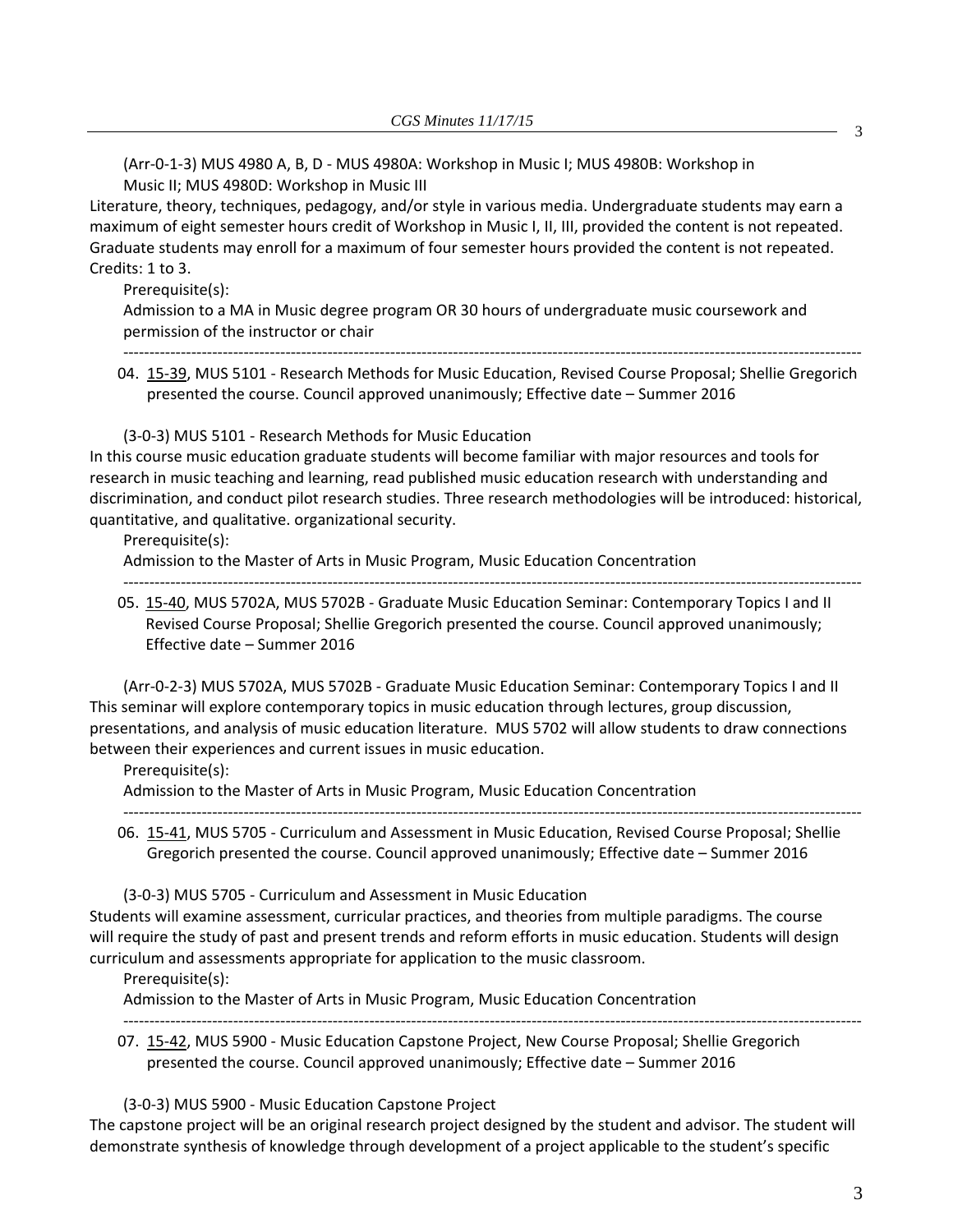area of interest in music learning and teaching. The project will be committee reviewed. Prerequisite(s):

Admission to the Master of Arts in Music Program, Music Education Concentration, and completion of Introduction to Research Methods for Music Education

--------------------------------------------------------------------------------------------------------------------------------------------- 08. [15-43,](http://castle.eiu.edu/~eiucgs/currentagendaitems/agenda15-43.pdf) Music program revision; Shellie Gregorich presented the proposal. Council approved unanimously with corrections; Effective date – Summer 2016

---------------------------------------------------------------------------------------------------------------------------------------------

09. [15-44,](http://castle.eiu.edu/~eiucgs/currentagendaitems/agenda15-44.pdf) CMN 4919 - Principles and Practices of Public Relations Campaigns, Revised Course Proposal; Matt Gill presented the course. Council approved unanimously; Effective date – Fall 2016

(3-0-3) CMN 4919 - Principles and Practices of Public Relations Campaigns

This course examines the methods and approaches to planning, pitching, and implementing public relations campaigns. It introduces students to a stakeholder approach to developing campaign strategy including preparing a project proposal, managing a campaign, and evaluating a campaign's success. The techniques addressed in this course are applicable to diverse clients and build on prior knowledge of public relations writing.

Prerequisite(s):

CMN 3960: Public Relations Writing and Production

10. [15-45,](http://castle.eiu.edu/~eiucgs/currentagendaitems/agenda15-45.pdf) CMN 4920 Public Relations Case Studies, Revised Course Proposal; Matt Gill presented the course. Council approved unanimously; Effective date – Fall 2016

---------------------------------------------------------------------------------------------------------------------------------------------

(3-0-3) CMN 4920 Public Relations Case Studies

This course enhances students' understanding of public relations by providing a sophisticated presentation of public relations theory and discussing real world examples in which that theory is applied. The course focuses on developing the analytical skills necessary to evaluate public relations programs, campaigns, and communication practices by building on the students' knowledge of public relations theories, strategies, goals, tactics and techniques.

Prerequisite(s): CMN 3960: Public Relations Writing and Production ---------------------------------------------------------------------------------------------------------------------------------------------

11. [15-46,](http://castle.eiu.edu/~eiucgs/currentagendaitems/agenda15-46.pdf) CMN 4921 (A, B, D, E) Seminar in Public Relations, New Course Proposal; Matt Gill presented the course. Council approved unanimously; Effective date – Fall 2016

(3-0-3) CMN 4921 (A, B, D, E) Seminar in Public Relations

This course is designed for senior students who are majors in public relations. It builds upon students' prior public relations knowledge and provides an in-depth examination of contemporary public relations topics and issues not ordinarily covered in existing public relations courses. Topics to be announced. May be repeated for credit with topic change.

Prerequisite(s):

CMN 3965: Advanced Public Relations Writing and Production

# **02 Committee Reports:**

**Library Advisory**- Ed Wehrle; discussed 2015 Awards for Excellence in Research & Creativity **ATAC**- David Boggs; no meeting **Honorary Degree**- Chris Laingen; meeting 12/14 to discuss nominations for SP16 **GSAC**- Bill Elliott; not present

4